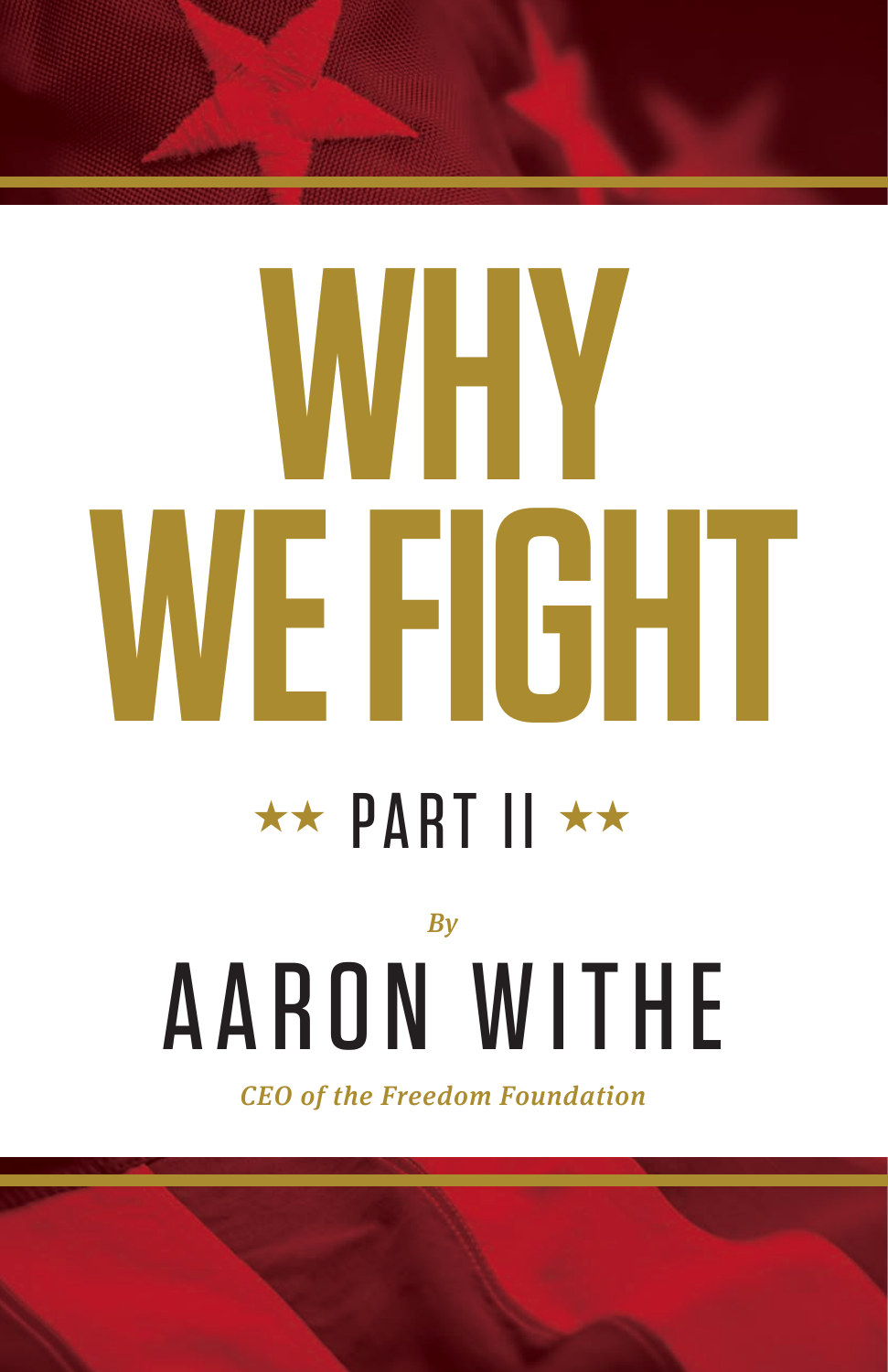# **GOVERNMENT UNIONS ARE THE SINGLE GREATEST OBSTACLE TO A FREE AMERICA.**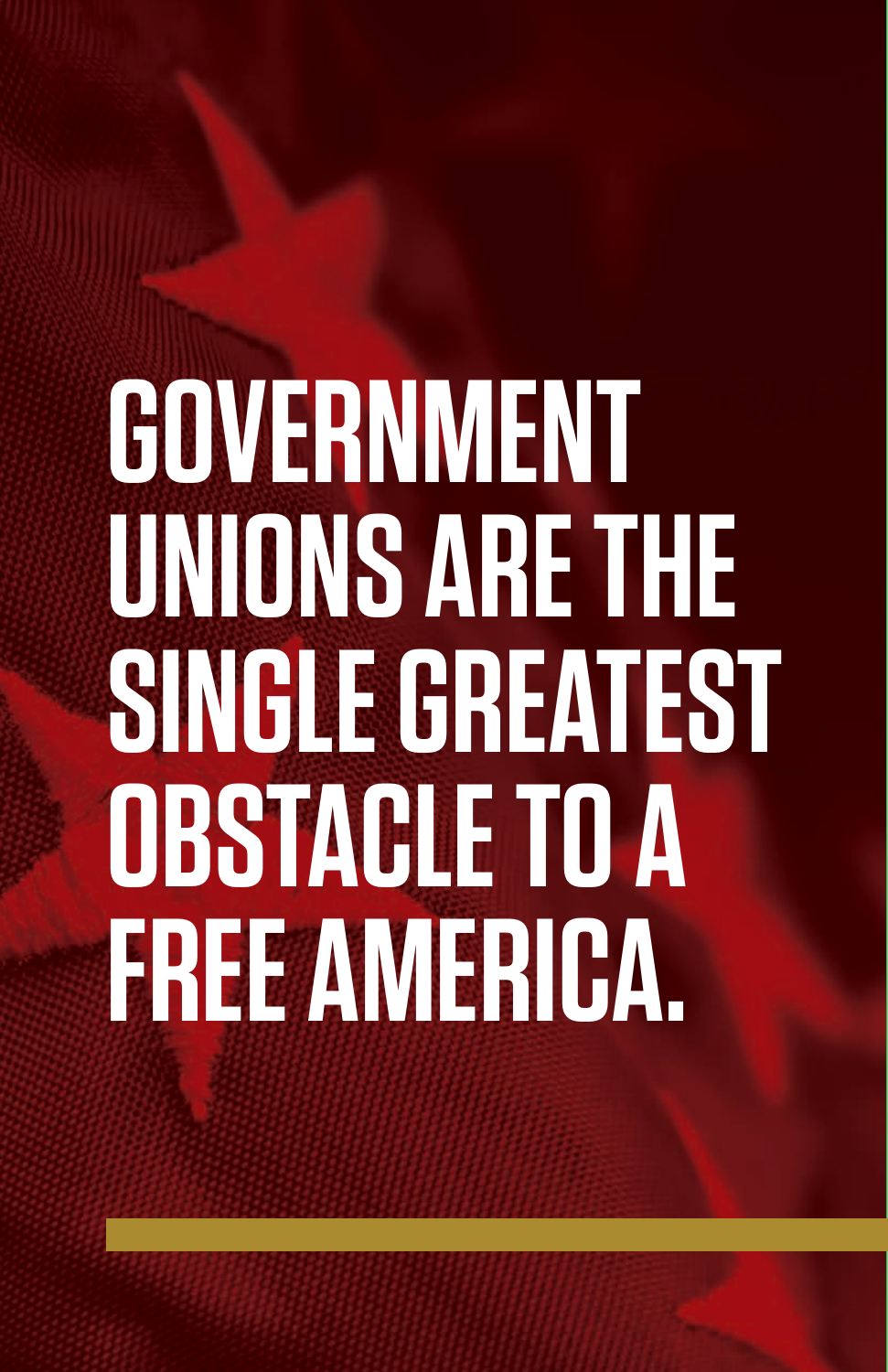#### HOW WE GOT HERE

*America is the greatest country on earth, and our founding fathers gave us a system of government that has achieved marvelous things over more than 200 years.* 

S o, how did the government that won two world wars and put a man on the moon devolve into a government that can't police its streets, teach its kids, or even provide the basic level of economic opportunity that we once took for granted?

Government unions played a huge role in the destruction of America's system of self-government. But where did government unions come from in the first place? And how did they hijack our country's political system for their own gain?

The rise of government unions overlapped almost perfectly with the decline of American government since mid-century, a time when people could still use the phrase "good government" in a sincere and unironic way.

What's so interesting about government unions is that they were almost non-existent during the heyday of organized labor. And the mere thought of them existing at all was something that everyone—even union bosses themselves—could agree was a huge danger to our country.

Let's step back in time a moment to see what I mean.

Although the first labor unions in our country date as far back as the early days of the republic, organized labor truly became a cultural and political force during the mid- to late-1800s.

As our country became more industrialized and factory jobs proliferated, the owners of these enterprises often found themselves with a monopoly or near monopoly on employment in their towns.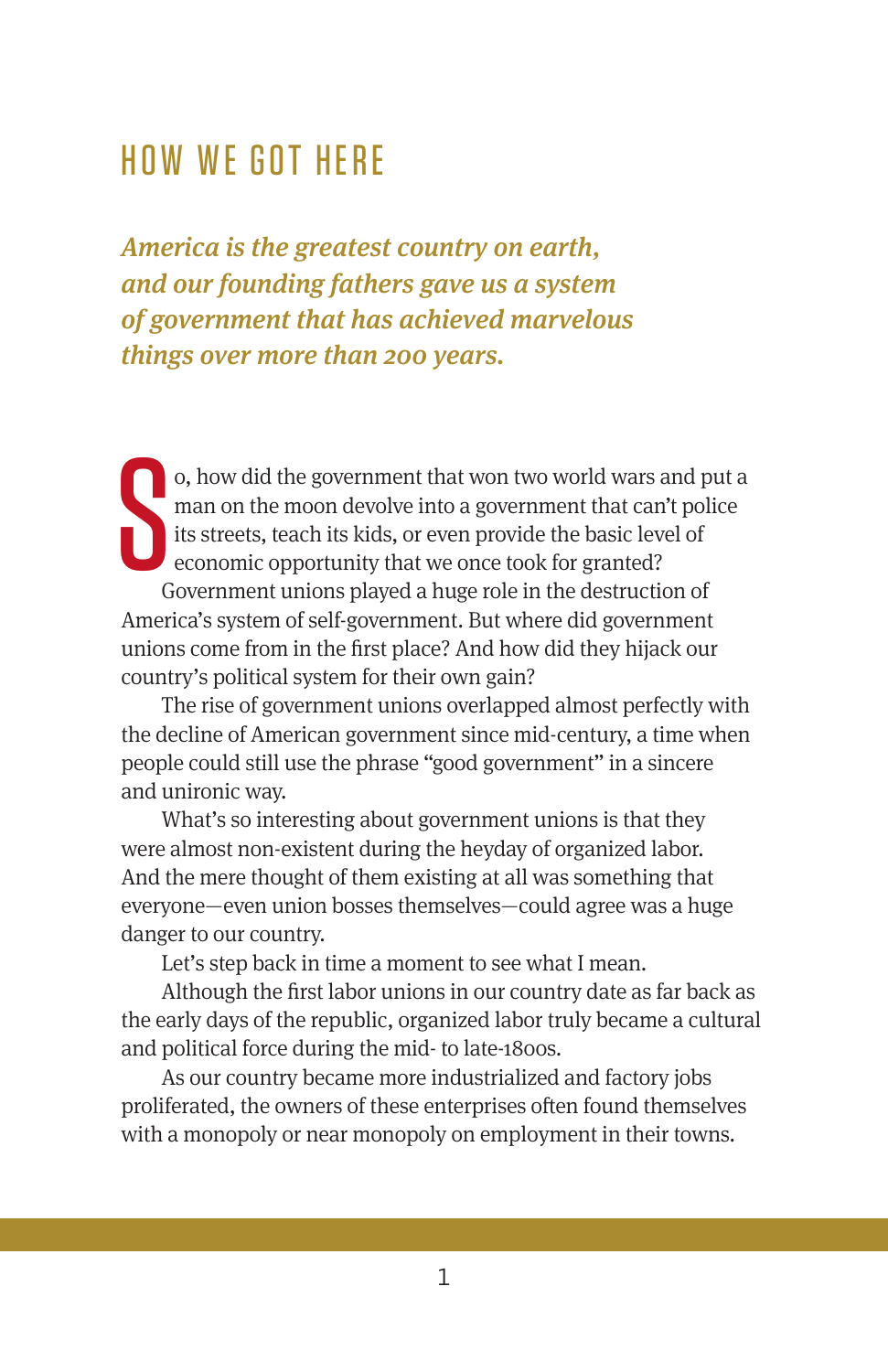This left workers in a tough spot. While many industrialists took an enlightened approach toward labor, providing above-market wages and robust community life off-the-clock without threats of labor strife from unions, workers nonetheless were heavily reliant on their employers for their basic livelihood. Lack of robust labor mobility also restricted the ability of people to improve their lot in life.

Against this backdrop, industrial-age workers found leverage by joining forces to collectively bargain for improved pay, hours, and benefits. When we think of the hardships these workers endured mining coal, building early automobiles, forging steel, and so on labor unions were a natural and understandable response to the workplace conditions of their time.

Over the past 100 years, however, much has changed—and along the way, the original purpose of unionism has lost its relevance.

For starters, a robust service economy has displaced industrialera labor as the primary source of employment in America. Today's laptop-toting professional class simply does not face the same hardships that their grandfathers and great-grandfathers faced many decades ago. Add in labor innovations such as a new gig economy and the proliferation of freelancing and independent contractor roles that allow workers to be their own boss and set their own hours, and private-sector unionism has struggled to maintain its relevance.

Workers responded accordingly, leaving unions in droves over the past few decades. Today, just 6.1 percent of the private-sector workforce is unionized, down from more than 35 percent in 1954.

#### **TODAY, JUST 6.1 PERCENT OF THE PRIVATE-SECTOR WORKFORCE IS UNIONIZED, DOWN FROM MORE THAN 35 PERCENT IN 1954.**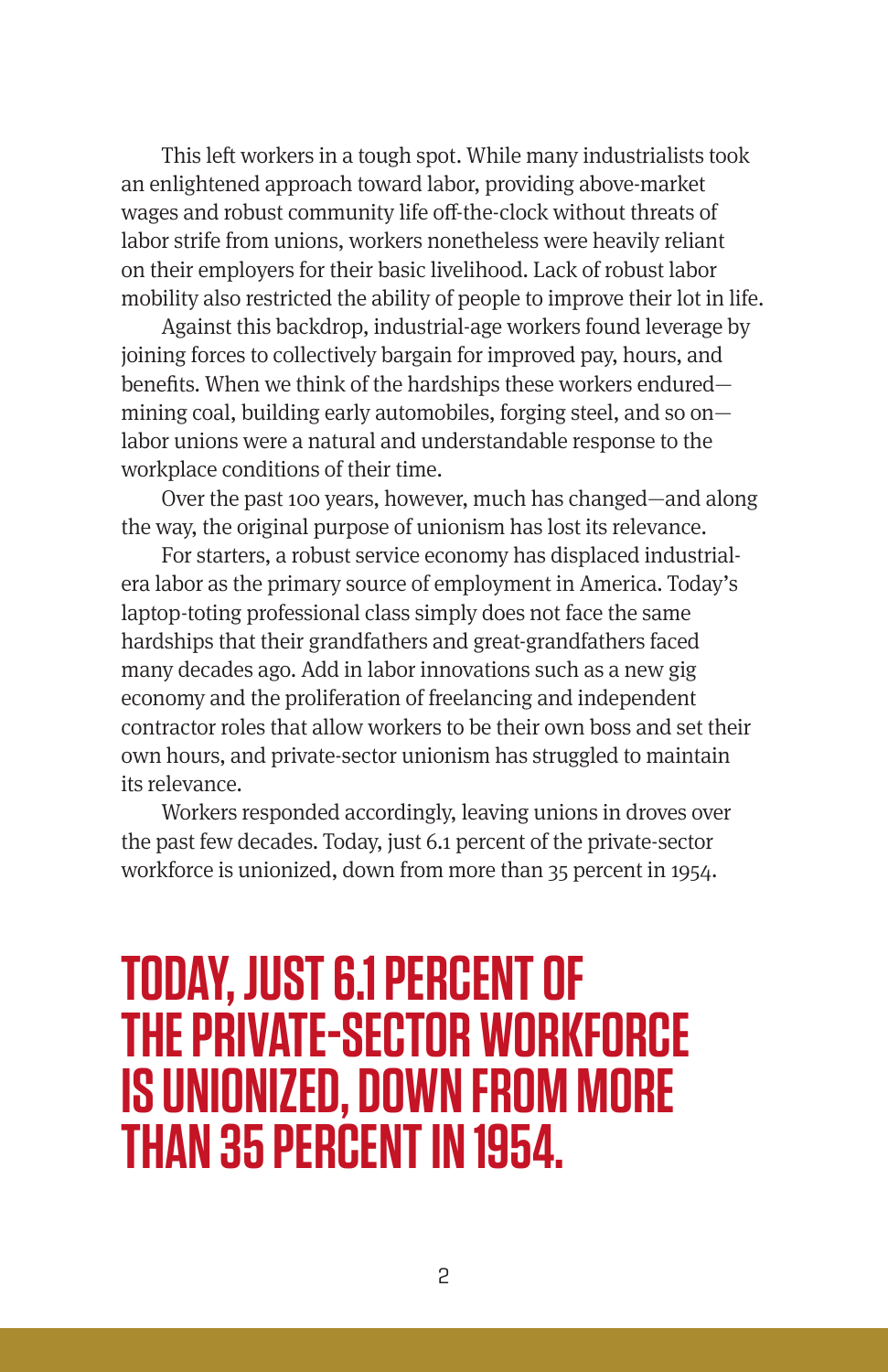As capitalism advanced and the standing of workers improved, union bosses faced a dilemma.

For decades, they enjoyed immense power bases and curried favor with powerful politicians. They stood toe-to-toe with some of the great industrial titans of American history. Yet year by year, the base of that power steadily eroded. Would union bosses simply go quietly into the night and allow their power to wither away?

Unfortunately for our country, the answer was no.

Starting in mid-century, government employees began replacing private-sector employees as the face of organized labor. Today's union member is more likely to work in a classroom than a coal mine.

That would have been unthinkable to even the staunchest supporters of organized labor a few generations ago.

Throughout much of the 20th Century, the most prominent left-leaning politicians and even the union bosses themselves understood that essential public services cannot be held hostage by labor strife. They also understood that the counterparty to any collective bargaining negotiation involving government unions was none other than the American taxpayer. As President Franklin Delano Roosevelt said:

> *"A strike of public employees manifests nothing less than an intent on their part to obstruct the operations of government until their demands are satisfied. Such action looking toward the paralysis of government by those who have sworn to support it is unthinkable and intolerable."*

George Meany, the first president of the AFL-CIO, added that he believed it was "impossible to bargain collectively with the government."

Even as late as 1968, when the unionization of the government workforce was well underway, New York Times labor reporter A. H. Raskin wrote: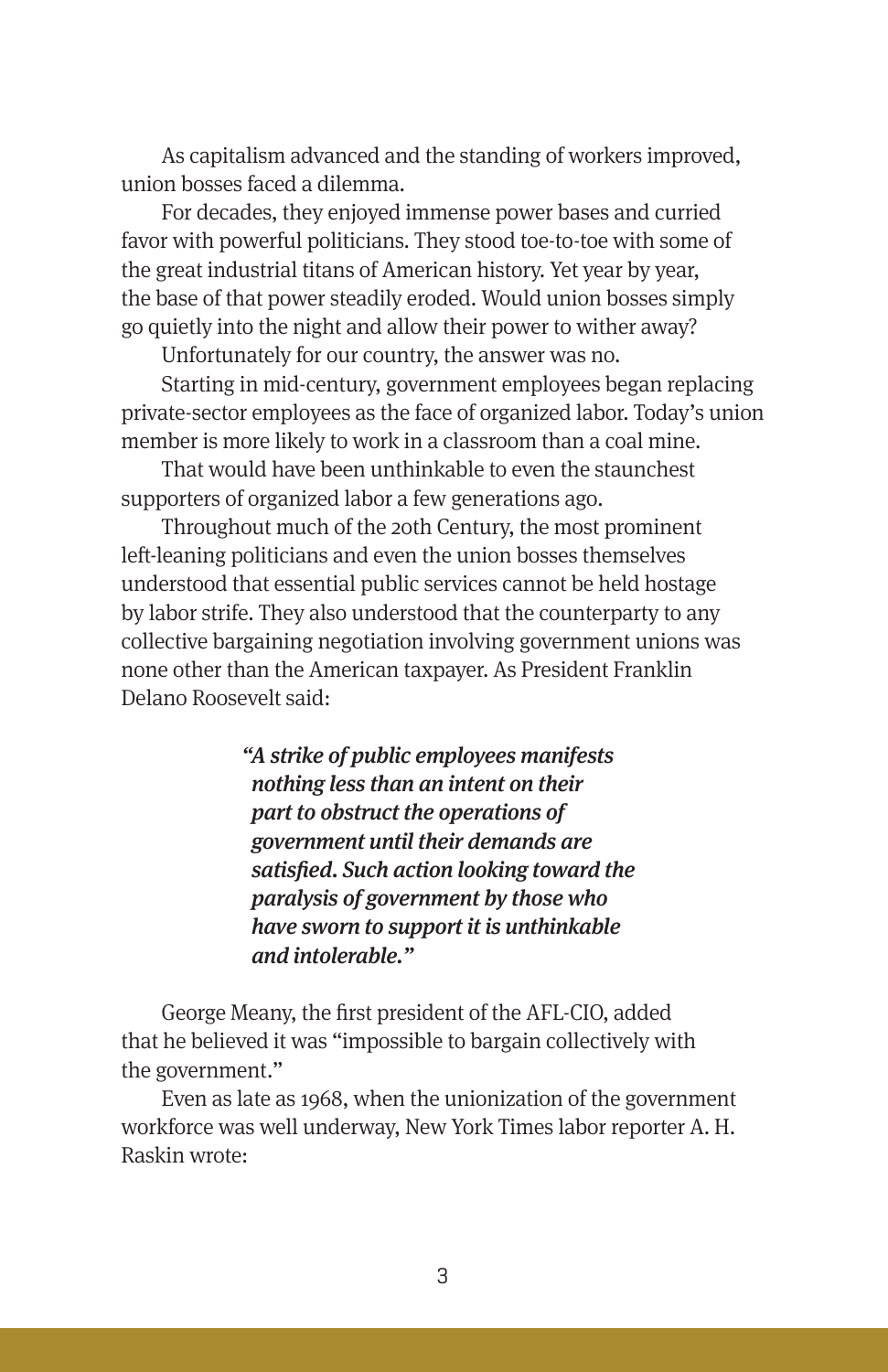*"The community cannot tolerate the notion that it is defenseless at the hands of organized workers to whom it has entrusted responsibility for essential services."*

The idea that an organization could exist to directly lobby against the interests of the American people was unimaginable. Yet an unholy alliance between left-wing politicians and power-hungry union bosses allowed that to happen—with exactly the disastrous results that they themselves predicted.

To sum up exactly what happened, organized labor began as a way for workers to improve their standing in our country—but slowly it transformed into a weapon to destroy it.

The seeds for this were planted as far back as 1935. Despite vigorously opposing government unions, Franklin Roosevelt had no beef with their private sector unions, and signed a landmark piece of legislation called the Wagner Act to guarantee the right of workers to form unions, collectively bargain for wages and benefits, and go on strike.

The Wagner Act was a key milestone because it marked the beginning of an alliance between union bosses and liberal politicians that continues nearly a century later.

This alliance was fully visible by the 1950s. By that time, unions provided the money and the ground game for the left and its political machinery.

Yet, just as union bosses were hitting their stride as political kingmakers, the American workforce had less and less need of unions. A booming postwar economy meant that workers had better pay and benefits with or without the unions—and they soon found they could do better by pocketing their dues and leaving the unions behind.

And indeed they did: the long steady decline of private-sector unionism began, and continues to this day.

Each member who left meant fewer dollars for the union bosses to spend on rigging elections, and uncertain political futures for the beneficiaries of their largesse.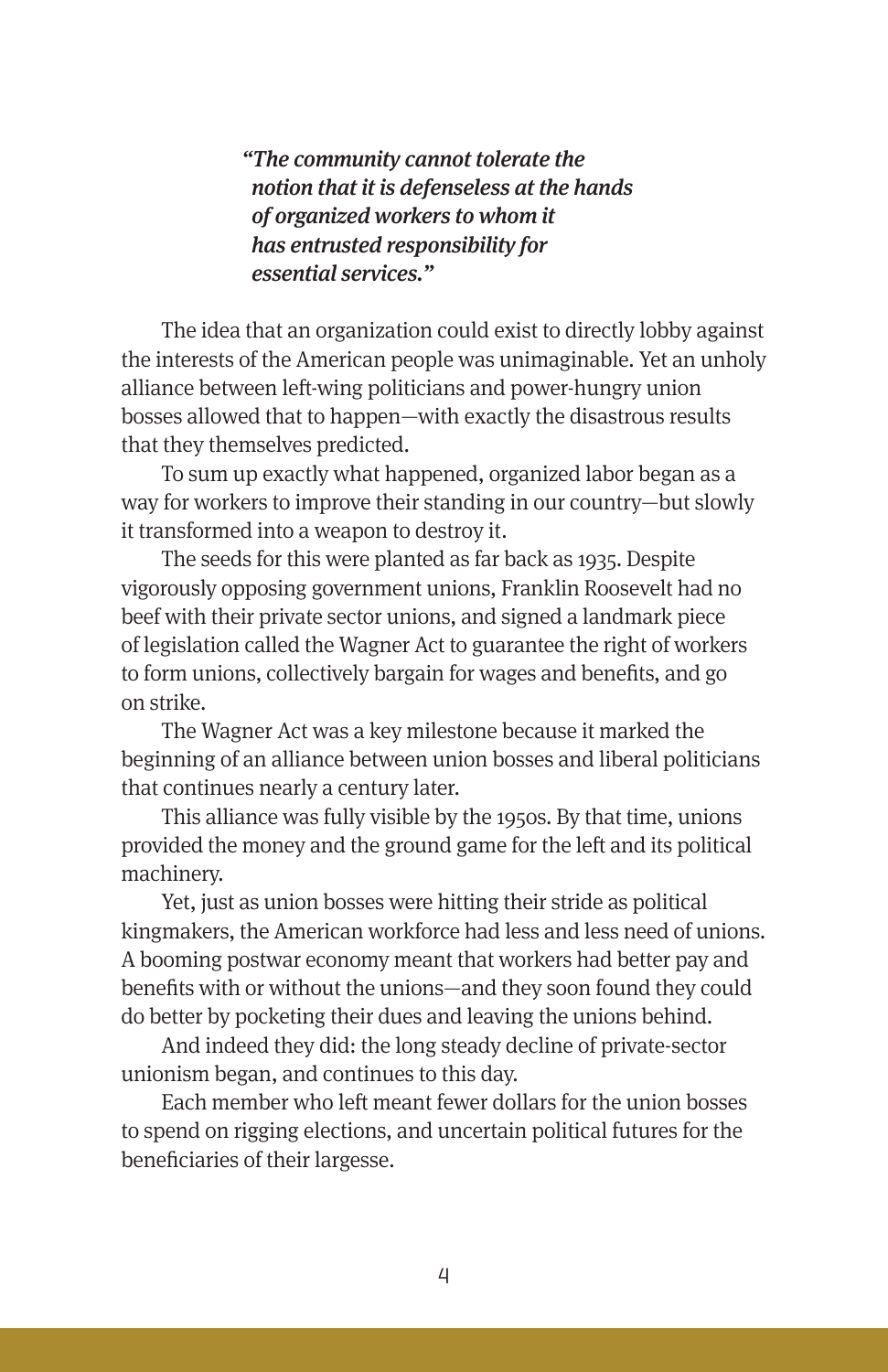#### **ORGANIZED LABOR BEGAN AS A WAY FOR WORKERS TO IMPROVE THEIR STANDING IN OUR COUNTRY— BUT SLOWLY IT TRANSFORMED INTO A WEAPON TO DESTROY IT.**

By the late 1950s, stemming the outflow of dues-paying members—and the money they took with them—became job one for the union bosses and their hired hands in government.

In 1958, they crossed a huge red line.

That year, New York City Mayor Robert Wagner, Jr. issued an executive order allowing city workers to unionize and collectively bargain. Known informally as the "Little Wagner Act," it inspired a wave of copycat policies in the 1960s and '70s allowing for mass unionization of government workers. Labor historian Daniel DiSalvo of the American Enterprise Institute describes what happened next:

> Between 1960 and 1980, the portion of full-time unionized public employees jumped from 10% to 36% of the publicsector work force. AFSCME grew from 99,000 members in 1955 to just under 1 million members in 1980. Over the same period, the American Federation of Teachers grew from 40,000 to more than half a million members. Today, its membership stands at more than 1.5 million — which makes the AFT larger than the largest exclusively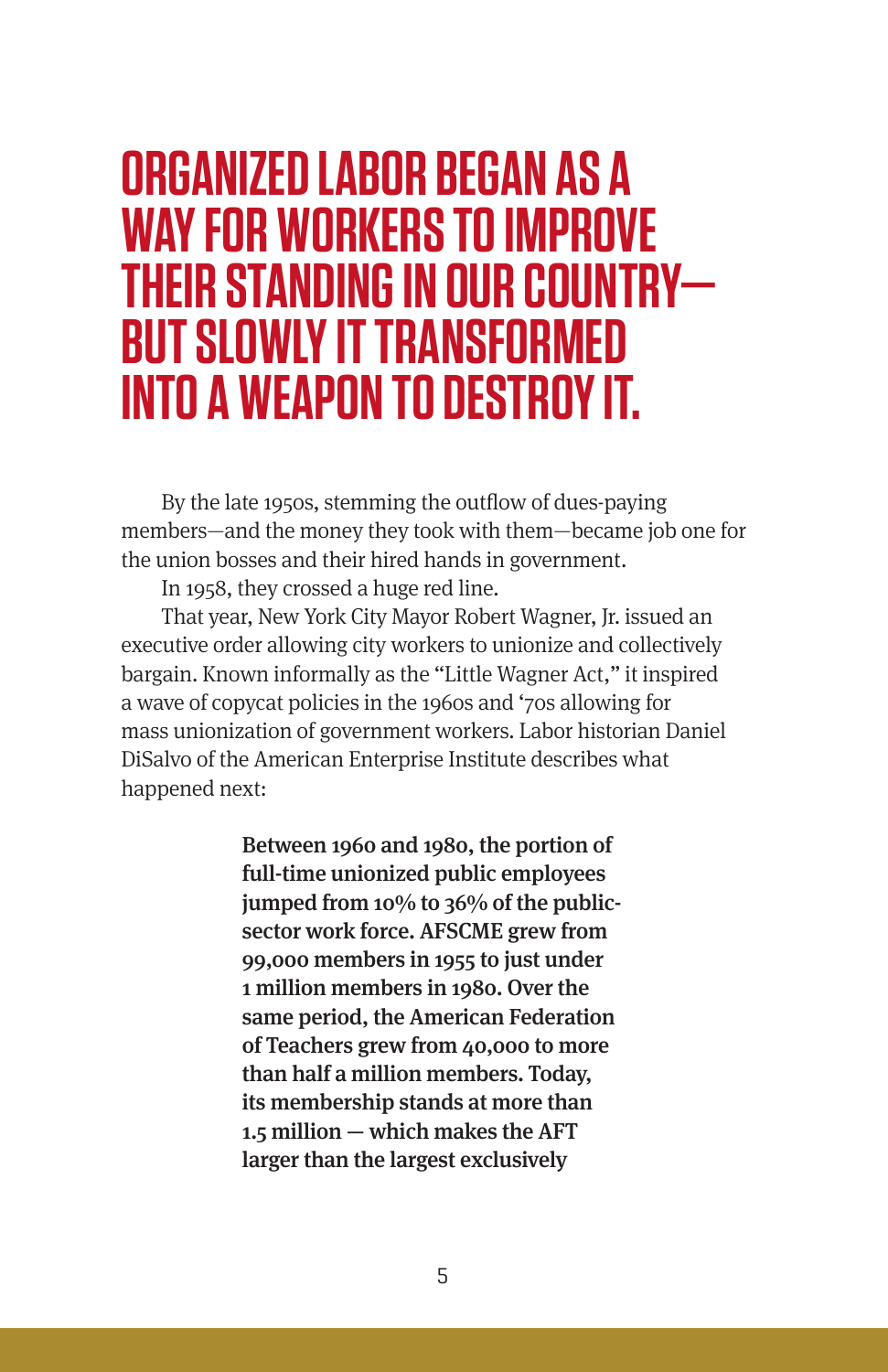private-sector union, the United Food and Commercial Workers (1.3 million members). But even the AFT is dwarfed by the largest labor union in the United States: the National Education Association, which claims 3.2 million members.

Today, teachers unions and other government unions have displaced autoworkers and electrical workers as the face of American unionism, with all the results you would expect with such a dramatic shift: a huge degradation of teaching and other government services, and a huge loss of standing for voters and taxpayers.

The final blow came in 1977 when the US Supreme Court issued its ruling in Abood vs. Detroit Board of Education, which required state and local government workers to join a union whether they wanted to or not, simply as a condition of holding a government job!

Let's put this in perspective: in a span of roughly 40 years from Franklin Roosevelt to Jimmy Carter, government unions went from being unthinkable to being the law of the land!

The consequences weren't subtle: as millions of government workers were added to the union member rolls, the postwar economic boom came to a screeching halt. Stagflation took over. And taxes soared, with the top federal rate reaching 70 percent!

Allowing millions of government union employees to negotiate on the opposite side of the table from taxpayers turned out to be a total disaster—one that was all too predictable and one that never should have been allowed to happen.

The left, despite warnings from the better angels on their side like Franklin Roosevelt and George Meany, willfully chose themselves and their own power over the best interests of their country. And America has never quite recovered.

Inflation, stagflation, and insane taxes are the things that are remembered most about the heyday of government unions in the 1970s. But what people often forget is the complete shattering of American confidence during that timeframe. From 1960 to 1979, we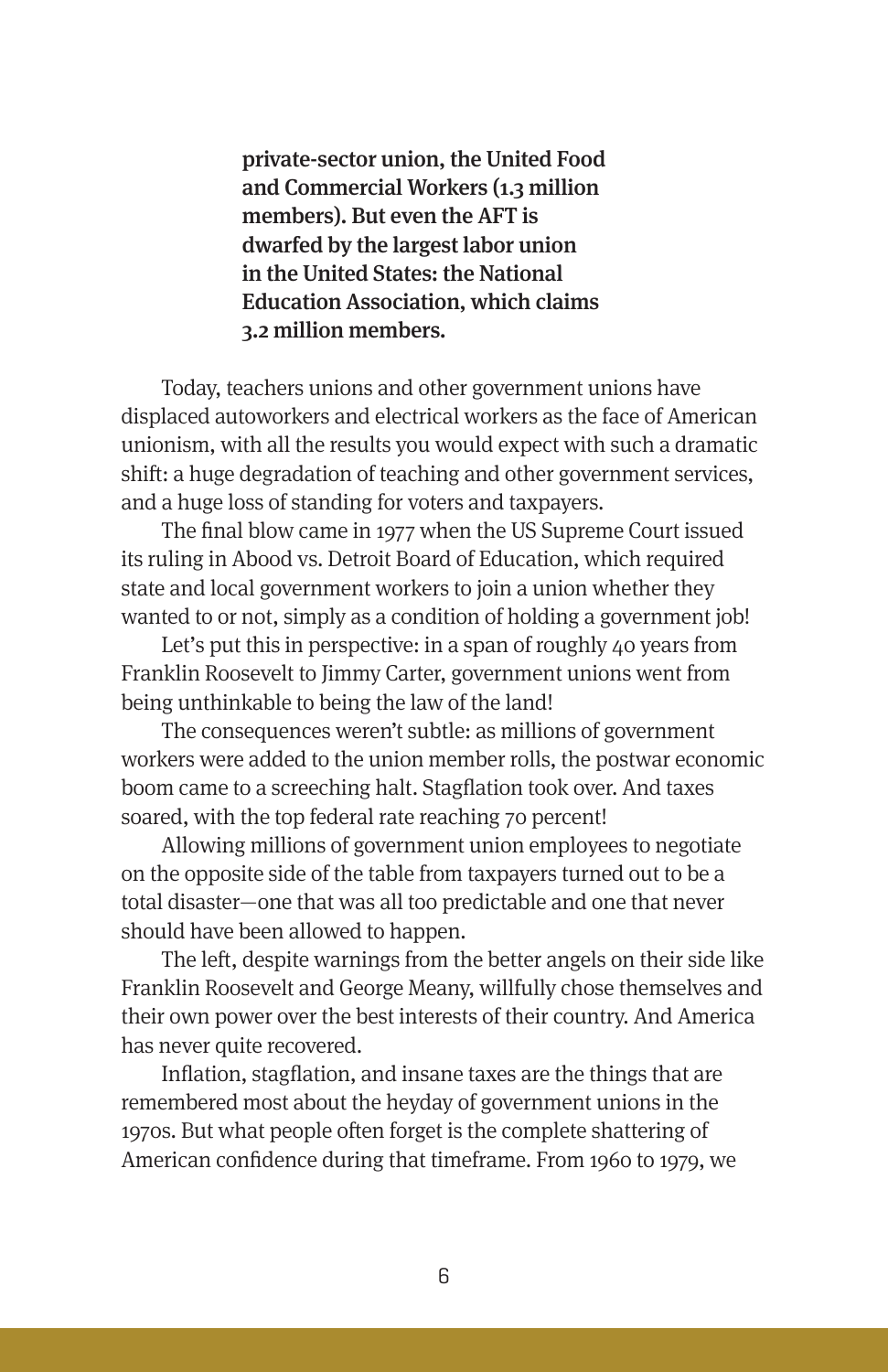went from Camelot and the Mercury space program to Carter, gas rationing, and the Iranian Hostage Crisis.

America took a huge conservative turn in 1980. New direction helped regain lost confidence. America boomed during the Reagan years, and the tech revolution of the 1990s and early 2000s extended prosperity into a new Millennium.

Yet for all the good things that happened during the closing years of the 20th Century, government unions continued rigging elections and enriching themselves at taxpayer expense.

A state like Connecticut offers a great case study: in 1991, this once-prosperous state had no income tax, and served as a leafy suburban refuge for a prosperous upper class commuting into New York City.

Yet even amid the boom times of the 1980s, dark clouds were gathering.

By 1991, above-market wages and benefits for the state's unionized government workforce nearly broke the state budget. Republican governor Lowell Weicker, seeking a "grand compromise" to fill the gap, made the disastrous decision to enact a state income tax.

What happened next was all too predictable: this stopgap measure turned into a cash cow for the union bosses and for liberal politicians, and spending steadily climbed. Yet despite the new taxes, revenues could never quite keep up with the spending (and all the political control that comes with it). So, taxes went up again in 2003, 2009, 2011, and 2015.

The tax hikes following the Dot-Com and Housing Bubble crashes were particularly ill-timed, giving neighboring states a competitive advantage and leading to huge outmigration of jobs and the people who fill them.

Today, after 30 years of ratcheting up taxes, spending with abandon, and expanding government control of that state, Connecticut finds itself as the single most indebted state in the union. And yet its liberal politicians leaders are hungry—ravenous—to grab an even larger share of the state's economy in the form of tolls and gas taxes via a dreaded "green" boondoggle known as the Transportation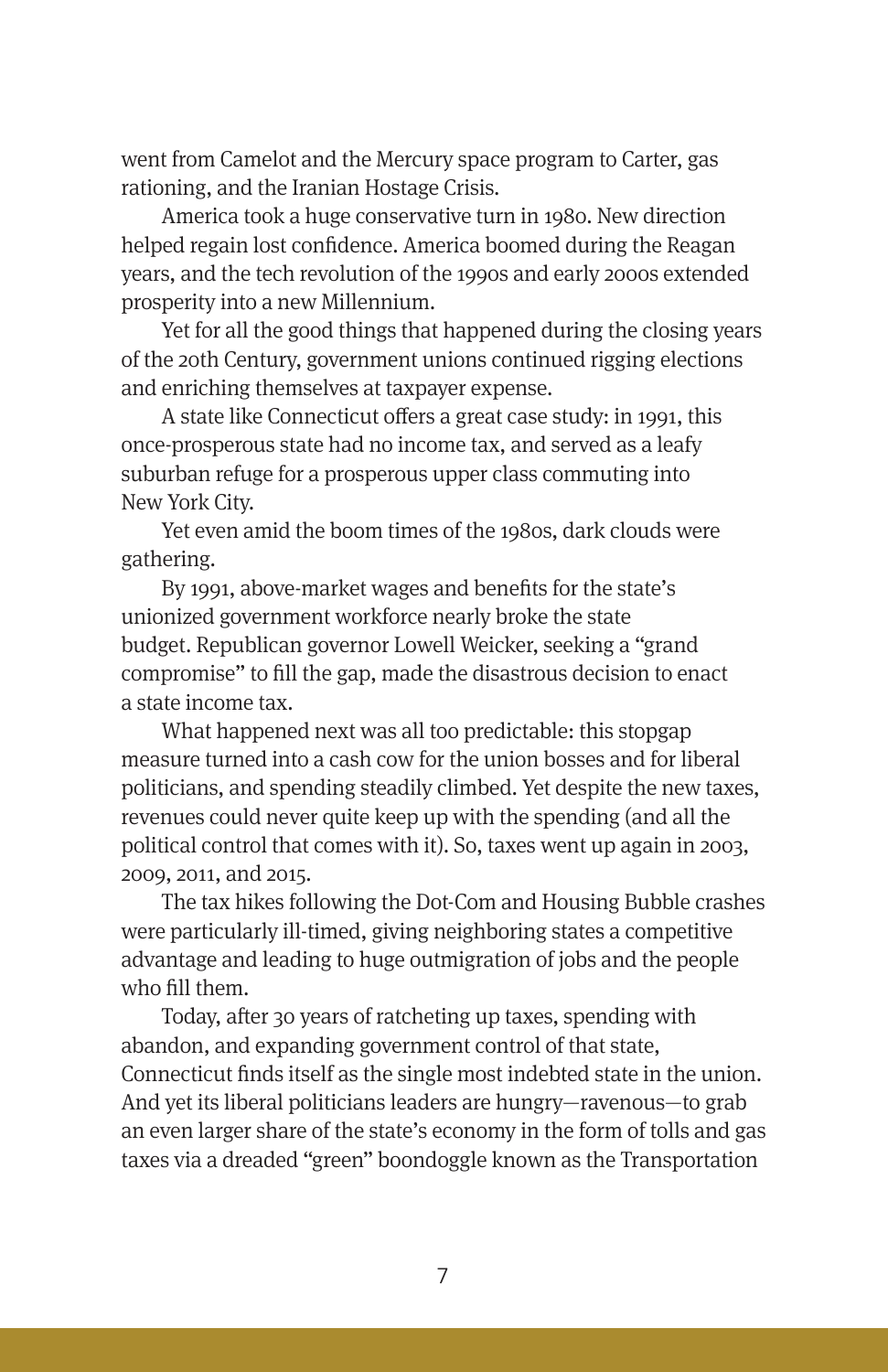and Climate Initiative (TCI).

Unions have sucked a prosperous state like Connecticut dry. And they've done the same in countless other places with once-robust economies, starting with New York and California and Illinois.

For more than 60 years, government unions have mounted a stealth attack on taxpayers. They've saddled our most prosperous and productive states with unthinkable debts while conditioning Americans to expect less and less of their government with each passing year.

Today, government unions have become so powerful and extracted such a huge share of the resources we provide to the government in taxes that our system is on the brink of collapse.

America hasn't balanced its budget in 25 years, and state-level finances are a disaster. No one even pretends that tax revenues will cover the insane costs that unions have imposed on government. This fiscal crisis has forced government to take increasingly perverse actions to keep the system afloat, including multi-trillion bailouts of state government in the form of "COVID Emergency" funds that were airdropped across America in 2020 at the height of mass hysteria over the virus.

This cannot continue. America cannot survive much longer with government unions having more control of government than voters and taxpayers, let alone our kids who inevitably will be left to pick up the pieces of their reckless reign of fiscal terror.

While time is running out, the Supreme Court gave us an escape hatch in 2018 when it handed down a ruling that allows us to dramatically curtail the power of government unions. This gives us an opening to turn our country around. But we must act fast to seize this lifeline for our nation…

#### *TO BE CONTINUED…. look for installment THREE in your mailbox next month.*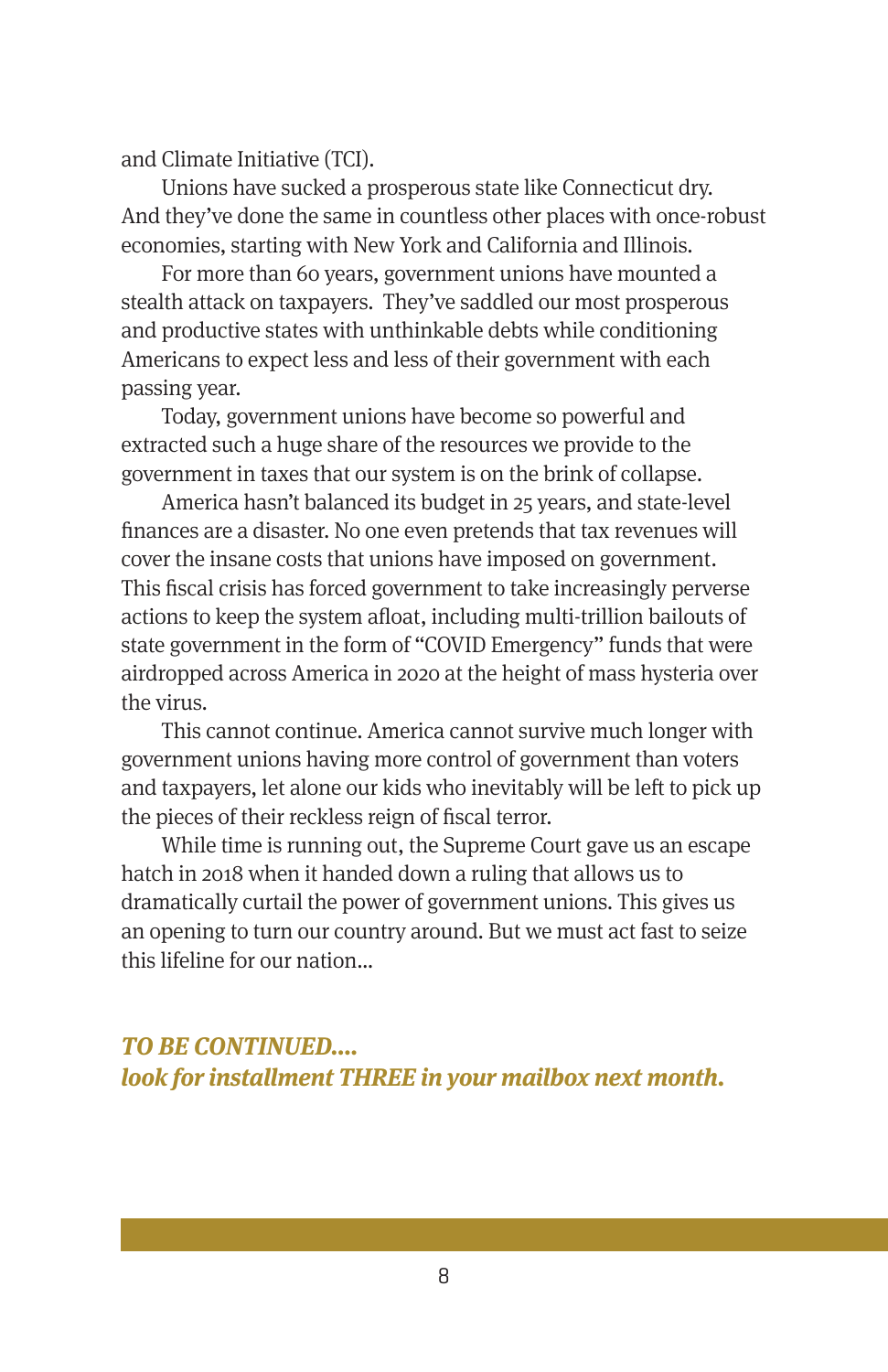## **GOVERNMENT UNIONS NEVER SHOULD HAVE BEEN ALLOWED TO TAKE ROOT IN OUR COUNTRY IN THE FIRST PLACE.**